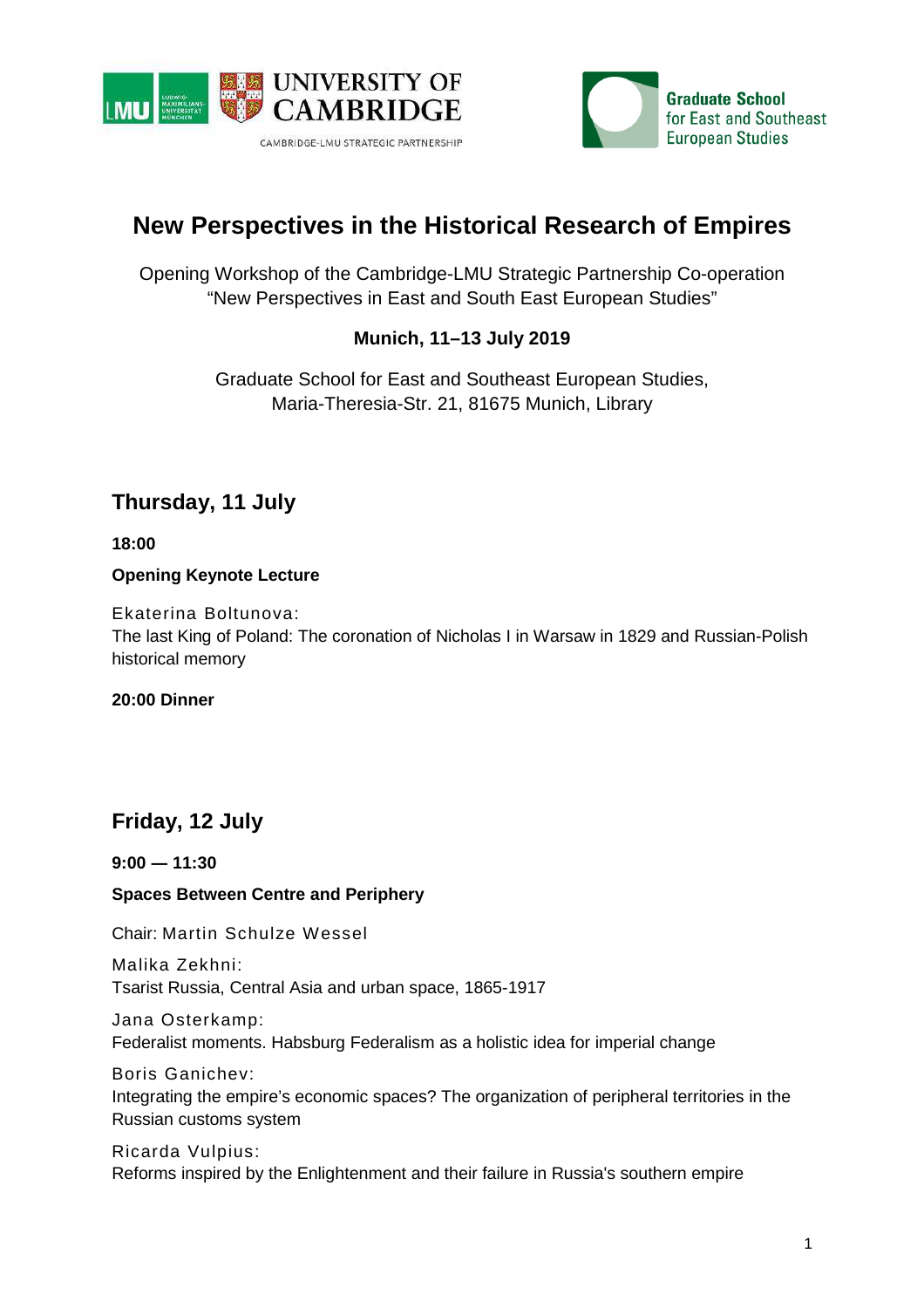



**11:30 ― 14:00 Lunch** 

**14:00 ― 16:30** 

**Science** 

Chair: Kärin Nickelsen

Ruslan Mitrofanov: Showcasing "civilized nations:" Kasan psychiatry at the International Hygienic Exhibition in Dresden, 1911

Nick Evans: Kovalevsky at the foot of Elbrus: Ethnography, archaeology and empire

Martina Niedhammer: Minor languages in imperial contexts: Belarusian and Ukrainian as part of Slavonic Studies in late 19th-century Russia

Marcus Colla: The Reichsgründung of 1871 and debates about empire among East German historians

### **17:00 Reception**

## **Saturday, 13 July**

**9:00 ― 12:00** 

### **Post-colonial Legacies**

Chair: Marina Frolova Walker

Chelsea Michta: The persistence of anti-imperial tropes in Polish anti-communism: the case of "Solidarity"

Kai Johann Willms: Poland as a postcolonial society? Reflections on centre-periphery relations among Polish-American scholars after 1945

Jon Roozenbeek: Back to the empire? Identity construction and the media in occupied Donbas, 2014-2017

Daria Mattingly: Holodomor as a "colonial" famine

Marina Klyshko: Neo-Eurasianism and its reflection in post-Soviet Russian literature

**12:00 ― 13:30 Lunch**